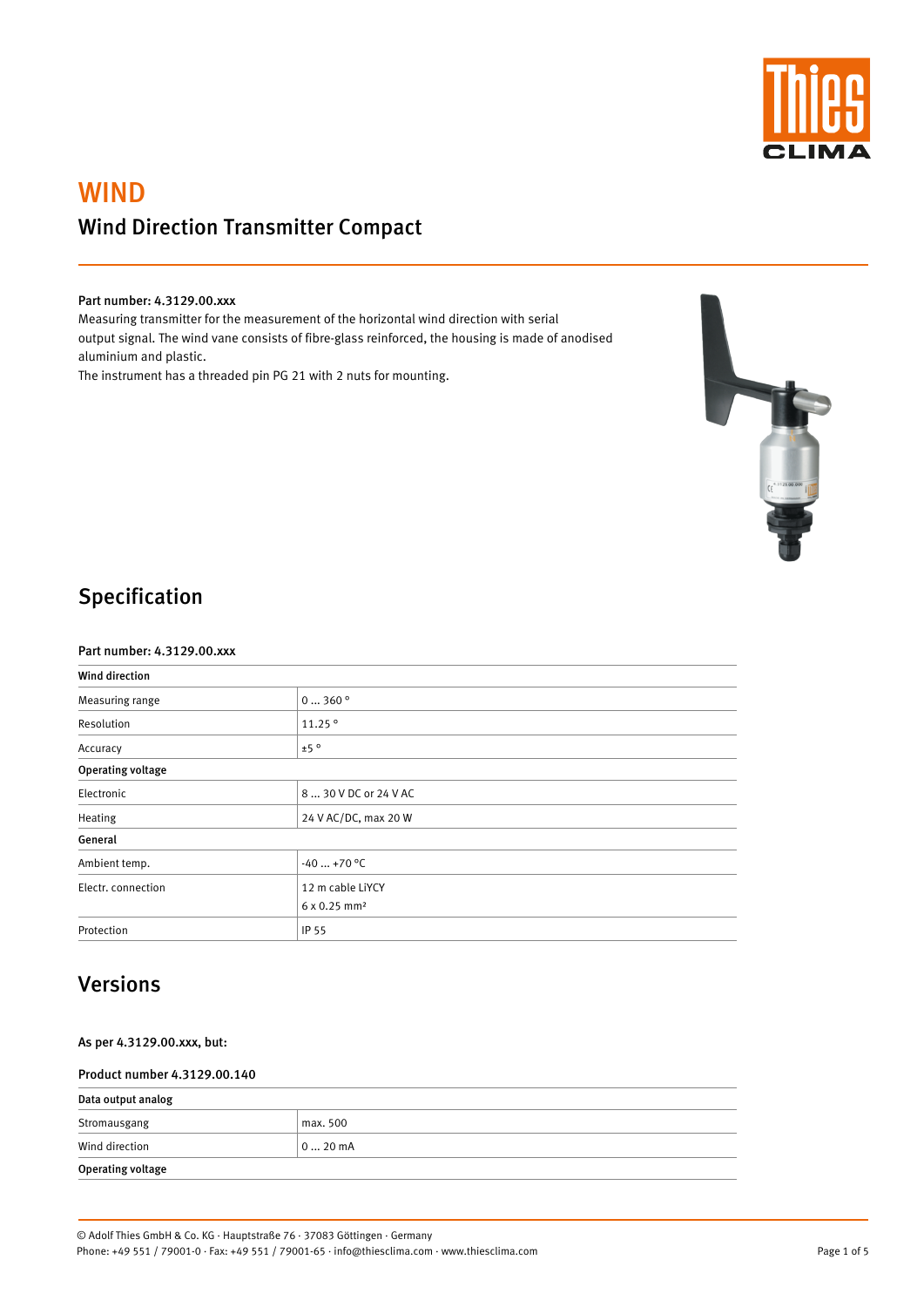

| Electronic                   | > 15 V DC or 24 V AC                         |  |  |
|------------------------------|----------------------------------------------|--|--|
| General                      |                                              |  |  |
| Electr. connection           | 12 m cable LiYCY<br>6 x 0.25 mm <sup>2</sup> |  |  |
| Dimension                    | Ø 330 x 220 mm                               |  |  |
| Weight                       | 1.1 <sub>kg</sub>                            |  |  |
| Product number 4.3129.00.141 |                                              |  |  |
| Data output analog           |                                              |  |  |
| Stromausgang                 | max. 500                                     |  |  |
| Wind direction               | 4  20 mA                                     |  |  |
| <b>Operating voltage</b>     |                                              |  |  |
| Electronic                   | > 15 V DC or 24 V AC                         |  |  |
| General                      |                                              |  |  |
| Electr. connection           | 12 m cable LiYCY<br>6 x 0.25 mm <sup>2</sup> |  |  |
| Dimension                    | Ø 330 x 220 mm                               |  |  |
| Weight                       | 1.1 kg                                       |  |  |
| Product number 4.3129.00.161 |                                              |  |  |
| Data output analog           |                                              |  |  |
| Wind direction               | 010V                                         |  |  |
| Voltage output               | min. 1000                                    |  |  |
| <b>Operating voltage</b>     |                                              |  |  |
| Electronic                   | > 15 V DC or 24 V AC                         |  |  |
| General                      |                                              |  |  |
| Electr. connection           | 12 m cable LiYCY<br>6 x 0.25 mm <sup>2</sup> |  |  |
| Dimension                    | Ø 330 x 220 mm                               |  |  |
| Weight                       | 1.1 kg                                       |  |  |
| Product number 4.3129.00.167 |                                              |  |  |
| Data output analog           |                                              |  |  |
| Wind direction               | 02V                                          |  |  |
| Voltage output               | min. 1000                                    |  |  |
| General                      |                                              |  |  |
| Flectr connection            | $12 \text{ m}$ cable LiVCV                   |  |  |

| LICULI, CUILICULIUII | IZ III CADIE LITUT              |
|----------------------|---------------------------------|
|                      | $6 \times 0.25$ mm <sup>2</sup> |
| Dimension            | Ø 330 x 220 mm                  |
| Weight               | 1.1 <sub>kg</sub>               |

### Product number 4.3129.00.173

| Data output analog |           |  |
|--------------------|-----------|--|
| Wind direction     | 05V       |  |
| Voltage output     | min. 1000 |  |
| General            |           |  |

Page 2 of 5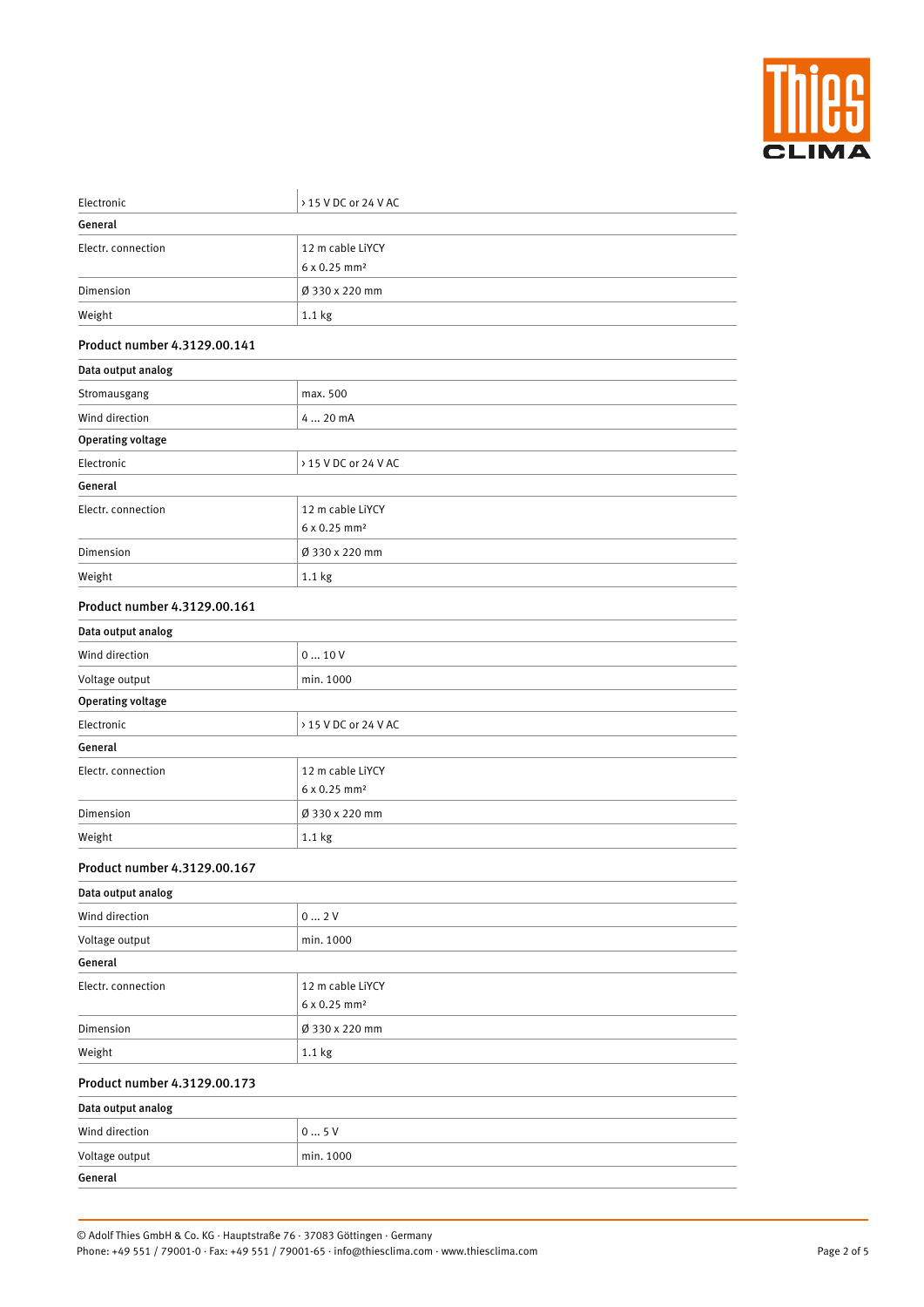

| Electr. connection           | 12 m cable LiYCY         |
|------------------------------|--------------------------|
|                              | 6 x 0.25 mm <sup>2</sup> |
| Dimension                    | Ø 330 x 220 mm           |
| Weight                       | 1.1 kg                   |
| Product number 4.3129.00.740 |                          |
| Data output analog           |                          |
| Stromausgang                 | max. 500                 |
| Wind direction               | 020mA                    |
| <b>Operating voltage</b>     |                          |
| Electronic                   | > 15 V DC or 24 V AC     |
| General                      |                          |
| Electr. connection           | 7 pol. plug              |
| Dimension                    | Ø 330 x 270 mm           |
| Weight                       | $0.4$ kg                 |
| Product number 4.3129.00.741 |                          |
| Data output analog           |                          |
| Stromausgang                 | max. 500                 |
| Wind direction               | 4  20 mA                 |
| <b>Operating voltage</b>     |                          |
| Electronic                   | > 15 V DC or 24 V AC     |
| General                      |                          |
| Electr. connection           | 7 pol. plug              |
| Dimension                    | Ø 330 x 270 mm           |
| Weight                       | $0.4$ kg                 |
| Product number 4.3129.00.761 |                          |
| Data output analog           |                          |
| Wind direction               | 010V                     |
| Voltage output               | min. 1000                |
| <b>Operating voltage</b>     |                          |
| Electronic                   | > 15 V DC or 24 V AC     |
| General                      |                          |
| Electr. connection           | 7 pol. plug              |
| Dimension                    | Ø 330 x 270 mm           |

| Weight                       | $0.4$ kg       |  |
|------------------------------|----------------|--|
| Product number 4.3129.00.767 |                |  |
| Data output analog           |                |  |
| Wind direction               | 02V            |  |
| Voltage output               | min. 1000      |  |
| General                      |                |  |
| Electr. connection           | 7 pol. plug    |  |
| Dimension                    | Ø 330 x 270 mm |  |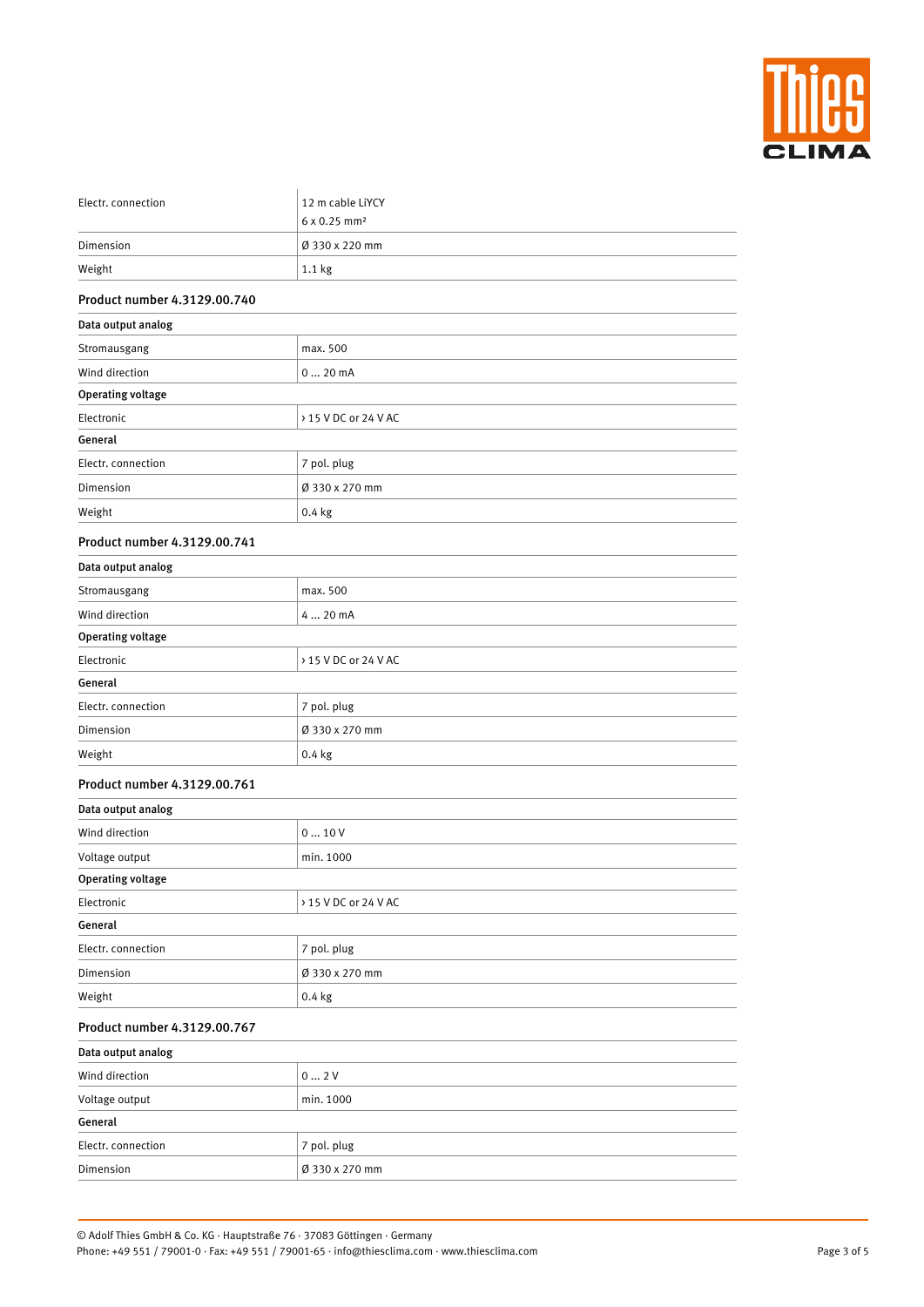

| Weight                       | $0.4$ kg       |  |
|------------------------------|----------------|--|
| Product number 4.3129.00.773 |                |  |
| Data output analog           |                |  |
| Wind direction               | 05V            |  |
| Voltage output               | min. 1000      |  |
| General                      |                |  |
| Electr. connection           | 7 pol. plug    |  |
| Dimension                    | Ø 330 x 270 mm |  |
| Weight                       | $0.4$ kg       |  |

# Accessories

| Product | Product name                                                                         | <b>Brief description</b>                                                              |                       |
|---------|--------------------------------------------------------------------------------------|---------------------------------------------------------------------------------------|-----------------------|
|         | <b>Traverse compact</b><br>for wall mounting                                         | For storefront mounting of a measuring value transmitter.                             |                       |
|         |                                                                                      | General                                                                               |                       |
|         | 4.3171.2x.000                                                                        | Material                                                                              | Aluminium             |
|         |                                                                                      |                                                                                       |                       |
| 1       | <b>Traverse for Wind</b>                                                             | For mounting the wind transmitter and wind direction transmitter jointly onto a mast. |                       |
|         | <b>Transmitters</b><br>Compact                                                       | <b>Material</b>                                                                       |                       |
|         | 4.3171.3x.000                                                                        | Traverse                                                                              | aluminium (AlMgSi0.5) |
|         |                                                                                      | Gripping clamb                                                                        | stainless steel       |
|         |                                                                                      | General                                                                               |                       |
|         |                                                                                      | Sensor distance horizontal                                                            | 0.8 <sub>m</sub>      |
|         |                                                                                      | Weight                                                                                | 0.35 kg               |
|         |                                                                                      | Fixing boring                                                                         | hole Ø 29 mm          |
|         |                                                                                      |                                                                                       |                       |
| of      | <b>Traverse short for</b><br>Wind<br><b>Transmitters</b><br>Compact<br>4.3171.4x.000 | For mounting one wind transmitter or wind direction transmitter at a mast.            |                       |
|         |                                                                                      | <b>Material</b>                                                                       |                       |
|         |                                                                                      | Traverse                                                                              | aluminium (AlMgSi0.5) |
|         |                                                                                      | Gripping clamb                                                                        | stainless steel       |
|         |                                                                                      | General                                                                               |                       |
|         |                                                                                      | Sensor distance horizontal                                                            | 0.4 <sub>m</sub>      |
|         |                                                                                      | Weight                                                                                | $0.3$ kg              |
|         |                                                                                      | Fixing boring                                                                         | hole Ø 29 mm          |
|         |                                                                                      |                                                                                       |                       |